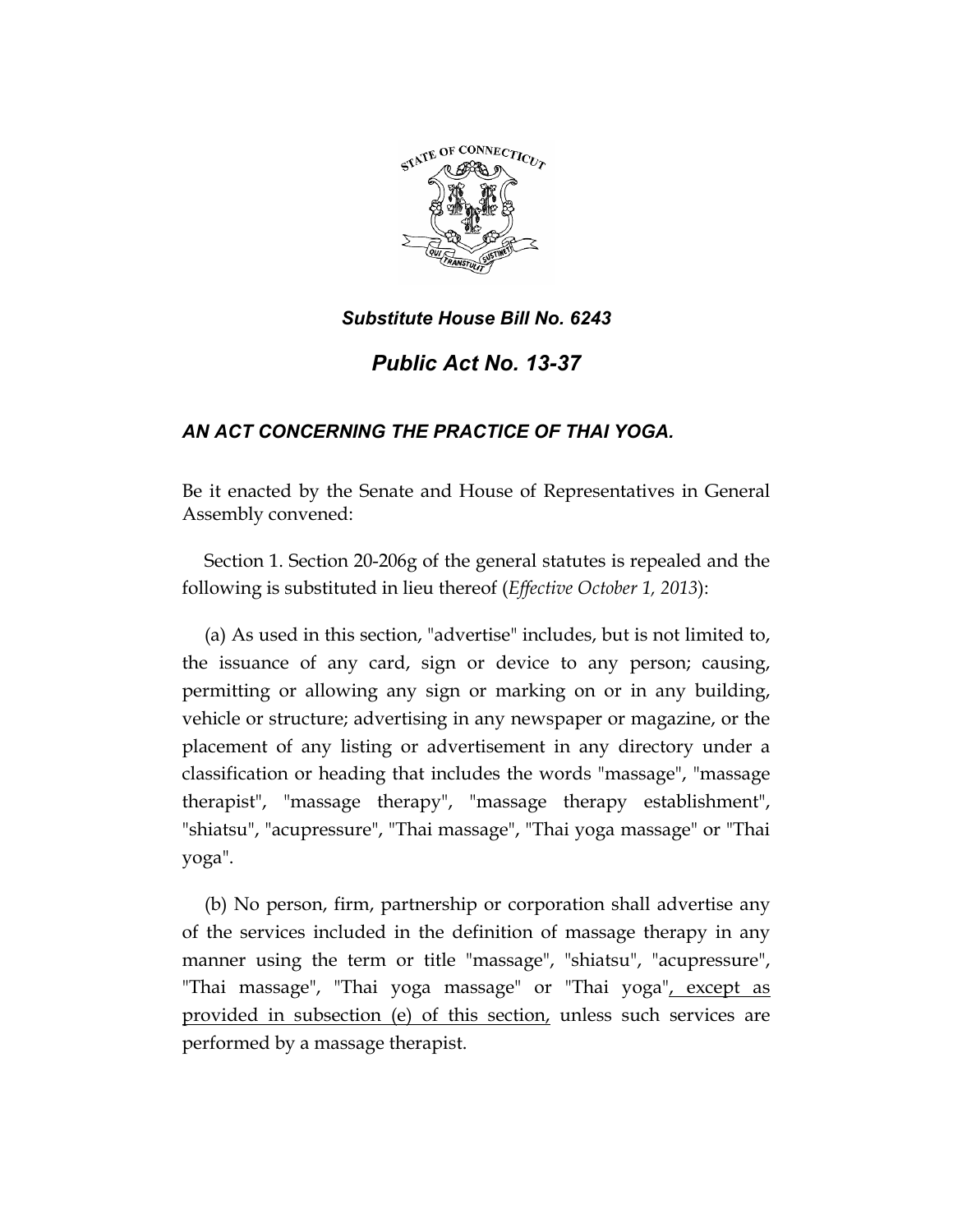#### *Substitute House Bill No. 6243*

(c) Each person who holds a license as a massage therapist shall include his or her license number in any advertisement for such person's massage therapy services that appears in a newspaper, telephone directory or other advertising medium.

(d) It shall be a violation of this section for any person who does not hold a current license as a massage therapist to advertise massage therapy services by using the term "massage", "massage therapist", "licensed massage therapist", "massage practitioner", "massagist", "masseur" or "masseuse", "shiatsu", "acupressure", "Thai massage", "Thai yoga massage" or "Thai yoga", except as provided in subsection (e) of this section.

(e) A person who does not hold a current license as a massage therapist but who is registered as a yoga teacher with the Yoga Alliance Registry and has completed two hundred hours of training in Thai yoga may advertise "Thai yoga" services.

Sec. 2. Section 20-206a of the general statutes is repealed and the following is substituted in lieu thereof (*Effective October 1, 2013*):

As used in subsection (c) of section 19a-14, and sections 20-206a to 20-206g, inclusive, as amended by this act:

(a) "Commissioner" means the Commissioner of Public Health.

(b) "Department" means the Department of Public Health.

(c) "Massage therapist" means a person who has been licensed to practice massage therapy under the provisions of sections 20-206a to 20-206f, inclusive.

(d) "Massage therapy" means the systematic and scientific manipulation and treatment of the soft tissues of the body, by use of pressure, friction, stroking, percussion, kneading, vibration by manual